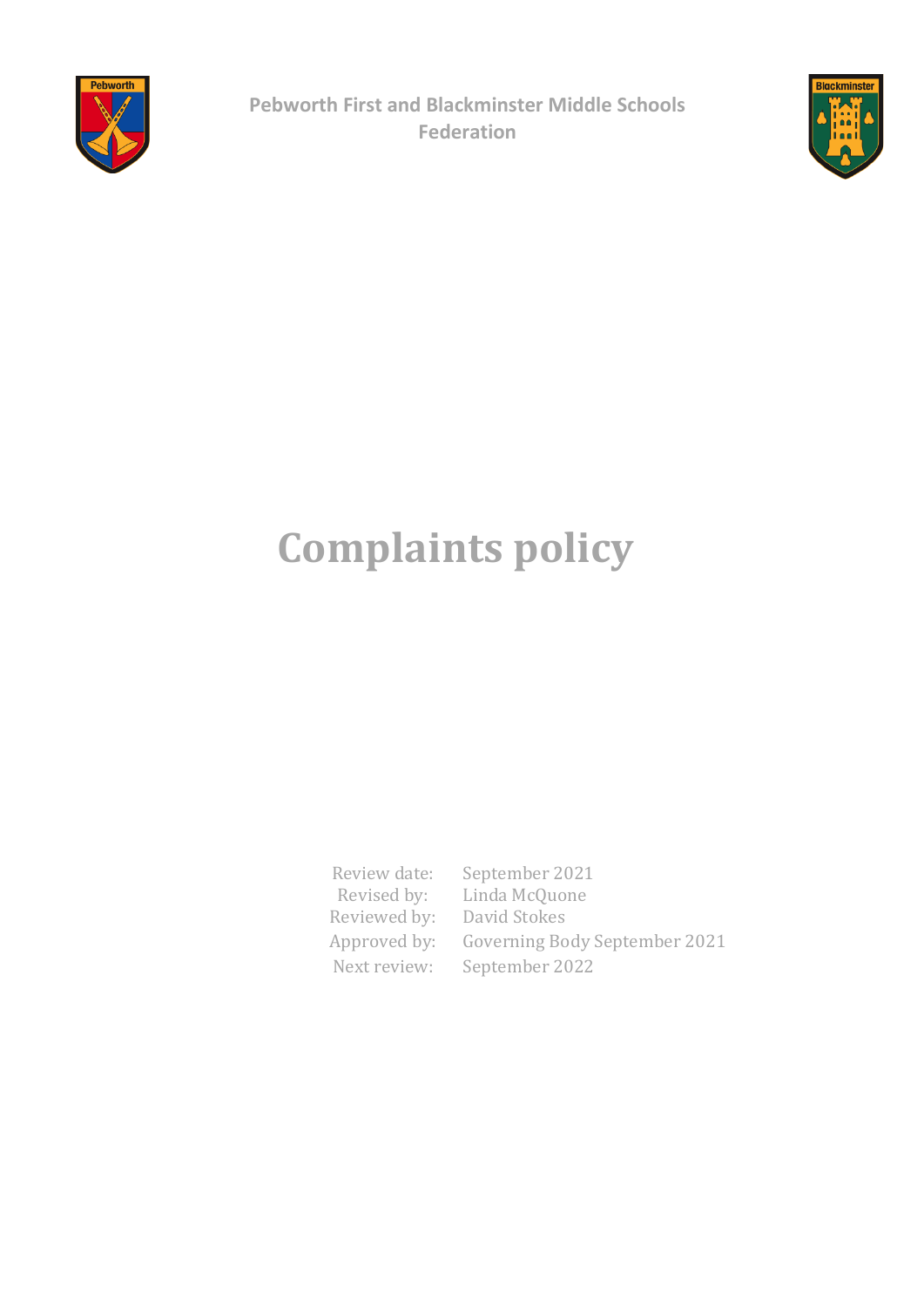#### Contents

| Annex B: Pebworth First and Blackminster Middle Schools Federation Complaint Form |  |
|-----------------------------------------------------------------------------------|--|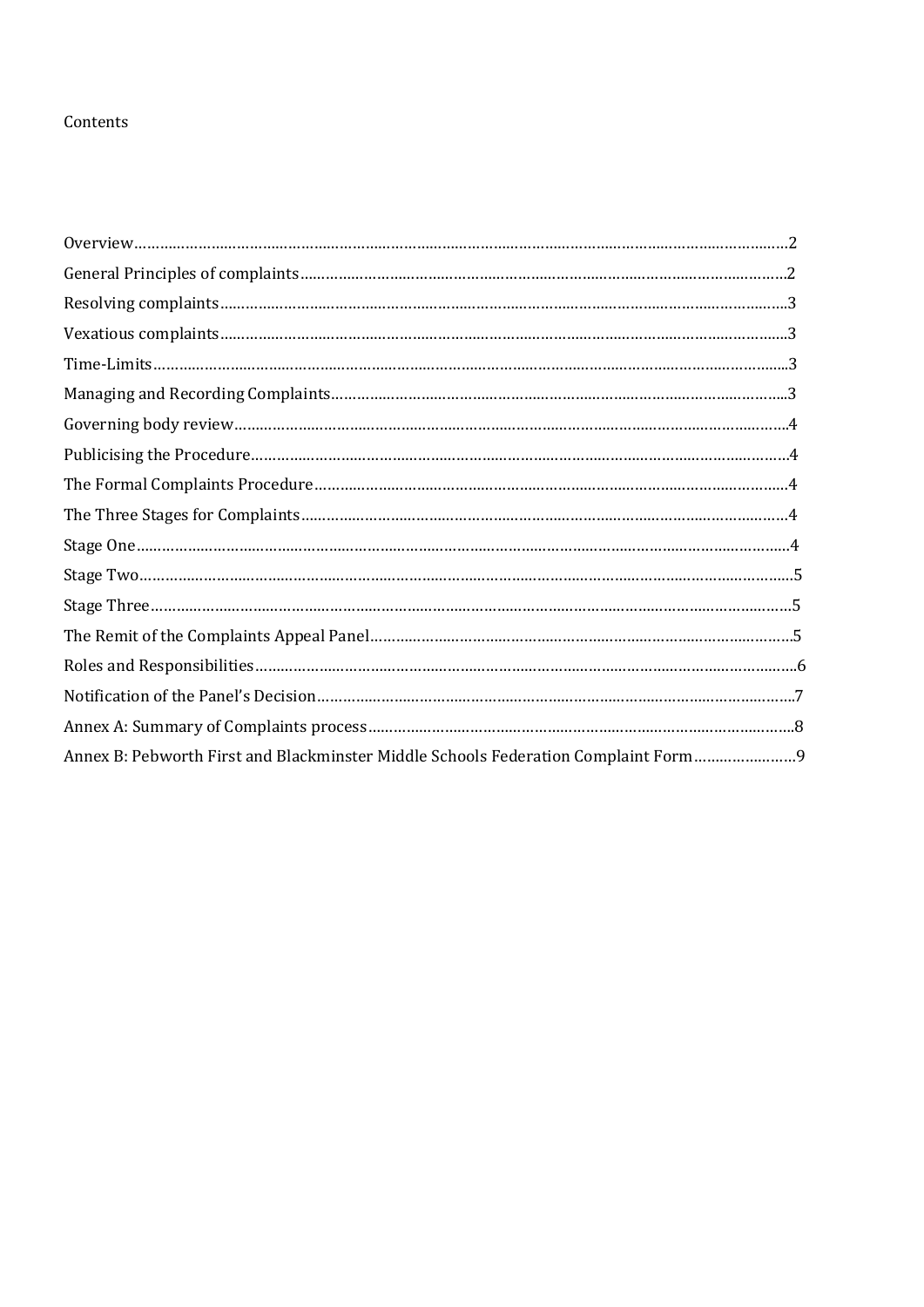This policy should be read in conjunction with the Child Protection and Safeguarding policy.

# **Overview**

Since September 2003 Governing Bodies (GBs) of all maintained schools in England were required, under Section 29 of the Education Act 2002 to have in place a procedure to deal with complaints relating to the school and to any community facilities or services that the school provides. The law also requires the procedure to be publicised.

# General Principles of complaints **Complaints Co-ordinator**

The member of staff with responsibility for the operation and management of the **school (federation?)** complaints procedure is *Ildiko Booth*. She shall be known in the policy as the schools 'Complaints Coordinator'.

#### **Dealing with Complaints – Initial concerns**

There is a difference between a concern and a complaint. Taking informal concerns seriously at the earliest stage shall reduce the numbers that develop into formal complaints. Concerns can be raised at any time and in a number of ways. Federation staff shall take all concerns seriously. An investigation shall be carried out. The results of the investigation shall be notified to the person raising the concern, the Complaints Co-ordinator and any staff involved in the investigation. The Complaints Co-ordinator shall record all outcomes.

The underlying principle is that concerns ought to be handled, if at all possible, without the need for formal procedures. The requirement to have a complaints procedure need not in any way undermine efforts to resolve the concern informally. In most cases the class teacher/Tutor shall receive the first approach. It would be helpful if staff were able to resolve issues on the spot, including apologising where necessary.

#### **Dealing with Complaints – Formal procedures**

Formal procedures shall need to be invoked when initial attempts to resolve the issue are unsuccessful and the person raising the concern remains dissatisfied and wishes to take the matter further.

#### **Investigating Complaints**

At each stage, the person investigating the complaint (the Complaints Co-ordinator or the person assigned to deal with the complaint), makes sure that they:

1. establish what has happened so far, and who has been involved;

2. clarify the nature of the complaint and what remains unresolved;

3. meet with the complainant or contact them (if unsure or further information is necessary);

4. clarify what the complainant feels would put things right;

5. interview those involved in the matter and/or those complained of, allowing them to be accompanied if they wish;

6. conduct the interview with an open mind and be prepared to persist in the questioning;

7. keep notes of the interview;

8. keep all those involved informed about the progress of the complaint.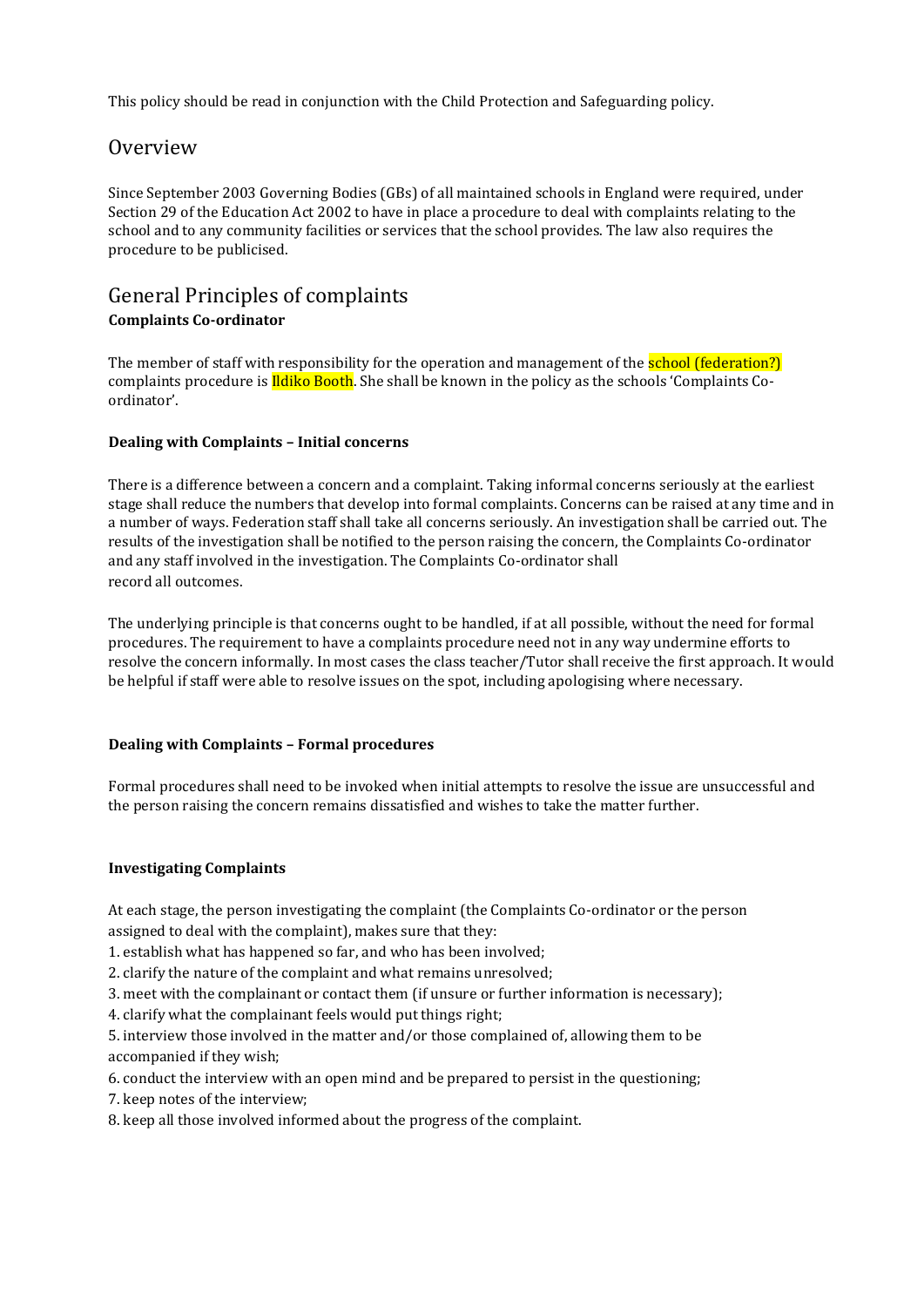# Resolving Complaints

At each stage in the procedure the Federation shall keep in mind ways in which a complaint can be resolved. It might be sufficient to acknowledge that the complaint is valid in whole or in part. In addition, it may be appropriate to offer one or more of the following:

- an apology;
- an explanation;
- an admission that the situation could have been handled differently or better;
- an assurance that the event complained of shall not recur;
- an explanation of the steps that have been taken to ensure that it shall not happen again;
- an undertaking to review school policies in light of the complaint.

Complainants shall be encouraged to state what actions they feel might resolve the problem at any stage. An admission that the school could have handled the situation better is not the same as an admission of negligence.

The Federation complaints procedure shall identify areas of agreement between the parties. It is also of equal importance to clarify any misunderstandings that might have occurred as this can create a positive atmosphere in which to discuss any outstanding issues.

# Vexatious Complaints

If properly followed, the Federation complaints procedure shall limit the number of complaints that become protracted. However, there shall be occasions when, despite all stages of the procedures having been followed, the complainant remains dissatisfied. If the complainant tries to reopen the same issue, the chair of the Governing Body shall inform them in writing that the procedure has been exhausted and that the matter is now closed.

# Time-Limits

Complaints need to be considered, and resolved, as quickly and efficiently as possible. The Federation, through the Complaints Co-ordinator, shall set realistic time limits for each action within each stage. All those involved in the complaint procedure shall be notified of the deadline. However, where further investigations are necessary, new time limits shall be set and the complainant sent details of the new deadline and an explanation for the delay.

# Managing and Recording Complaints **Recording Complaints**

The Complaints Co-ordinator shall record the progress of the complaint and the final outcome. A complaint may be made in person, by telephone, or in writing. The Federation Complaint Form can be found in Annex B. At the end of a meeting or telephone call, the member of staff dealing with the complaint shall ensure that the complainant and the school have the same understanding of what has been discussed and agreed. A brief note of meetings and telephone calls shall be kept and a copy of any written response added to the record. The Complaints Co-ordinator is responsible for the records held centrally.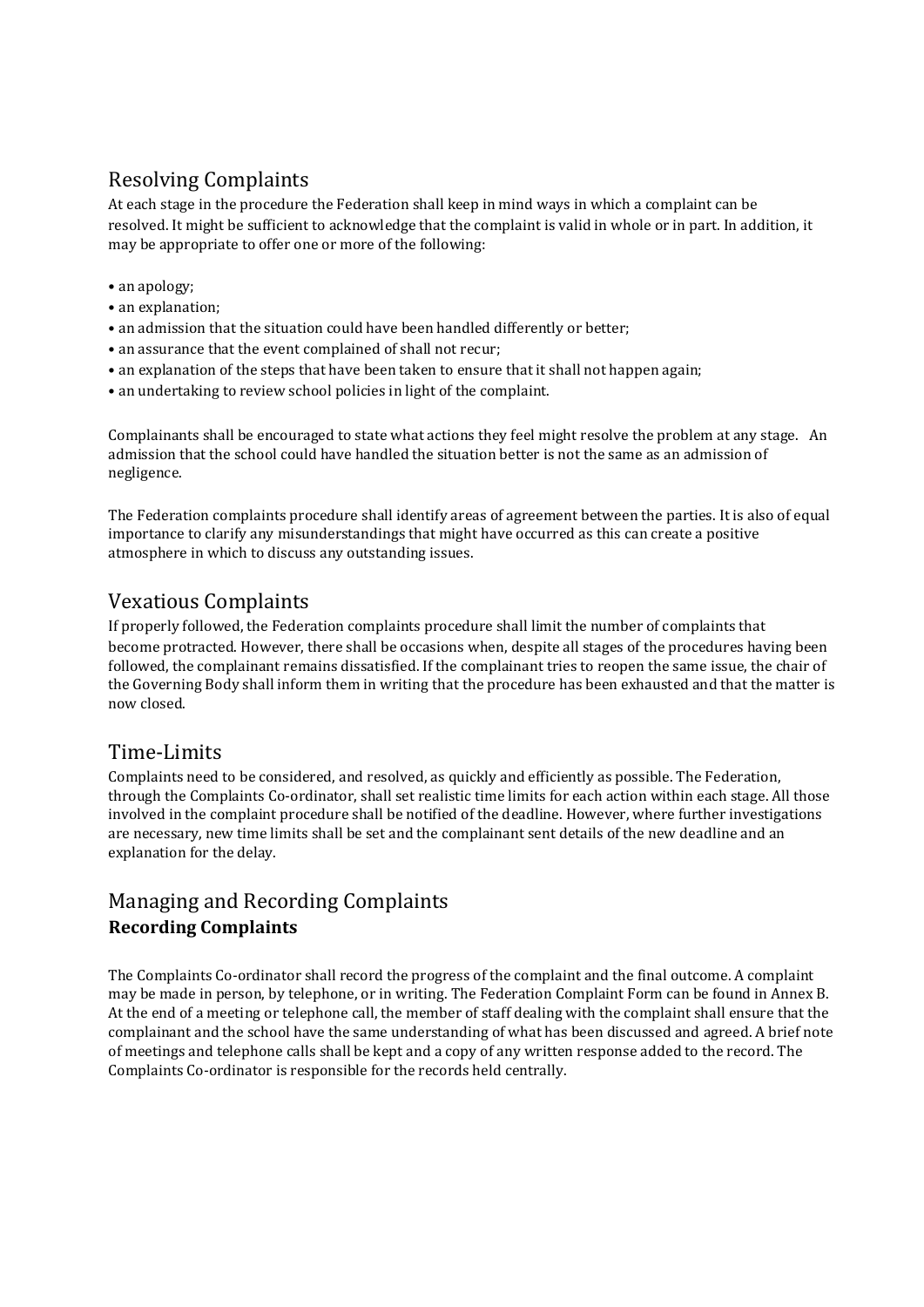# Governing Body Review

The Governing Body shall monitor the level and nature of complaints and review the outcomes on a regular basis to ensure the effectiveness of the procedure and make changes where necessary. Complaints information shared with the whole Governing Body shall not name individuals.

As well as addressing an individual's complaints, the process of listening to and resolving complaints shall contribute to school improvement. When individual complaints are heard, Federation staff shall reflect on and identify underlying issues that need to be addressed. The monitoring and review of complaints by the school and the Governing Body is a useful tool in evaluating a school's performance.

# Publicising the Procedure

There is a legal requirement for the Complaints Procedures to be publicised.

The Governing Body include details of the Complaints Procedures in:

- the school prospectus;
- any report/communication from the governors to parents;
- the information given to new parents when their children join the school;
- Newsletters and bulletins;
- documents supplied to community users including course information or letting agreements;
- the school website.

# The Formal Complaints Procedure

### The Three Stages for Complaints

The Federation complaints procedure is made up of 3 clear stages. A flow chart of suggested stages can be found in Annex A. At each stage we clarify exactly who shall be involved, what shall happen, and how long it shall take. There may, on occasion, be the need for some flexibility; for example, the possibility of further meetings between the complainant and the member of staff directly involved and further investigations shall be required by the Headteacher after a meeting with the complainant.

# Stage One

Complaint heard by staff member (though not the subject of the complaint). This should be resolved in 2 to 3 days. It is in everyone's interest that complaints are resolved at the earliest possible stage. The experience of the first contact between the complainant and the school can be crucial in determining whether the complaint shall escalate. The school shall respect the views of a complainant who indicates that he/she would have difficulty discussing a complaint with a particular member of staff. In these cases, the Complaints Coordinator can refer the complainant to another staff member. Where the complaint concerns the Headteacher, the Complaints Co-ordinator can refer the complainant to the Chair of Governors.

Similarly, if the member of staff directly involved feels too compromised to deal with a complaint, the Complaints Co-ordinator shall consider referring the complainant to another staff member. The member of staff could be more senior but does not have to be. The ability to consider the complaint objectively and impartially is crucial.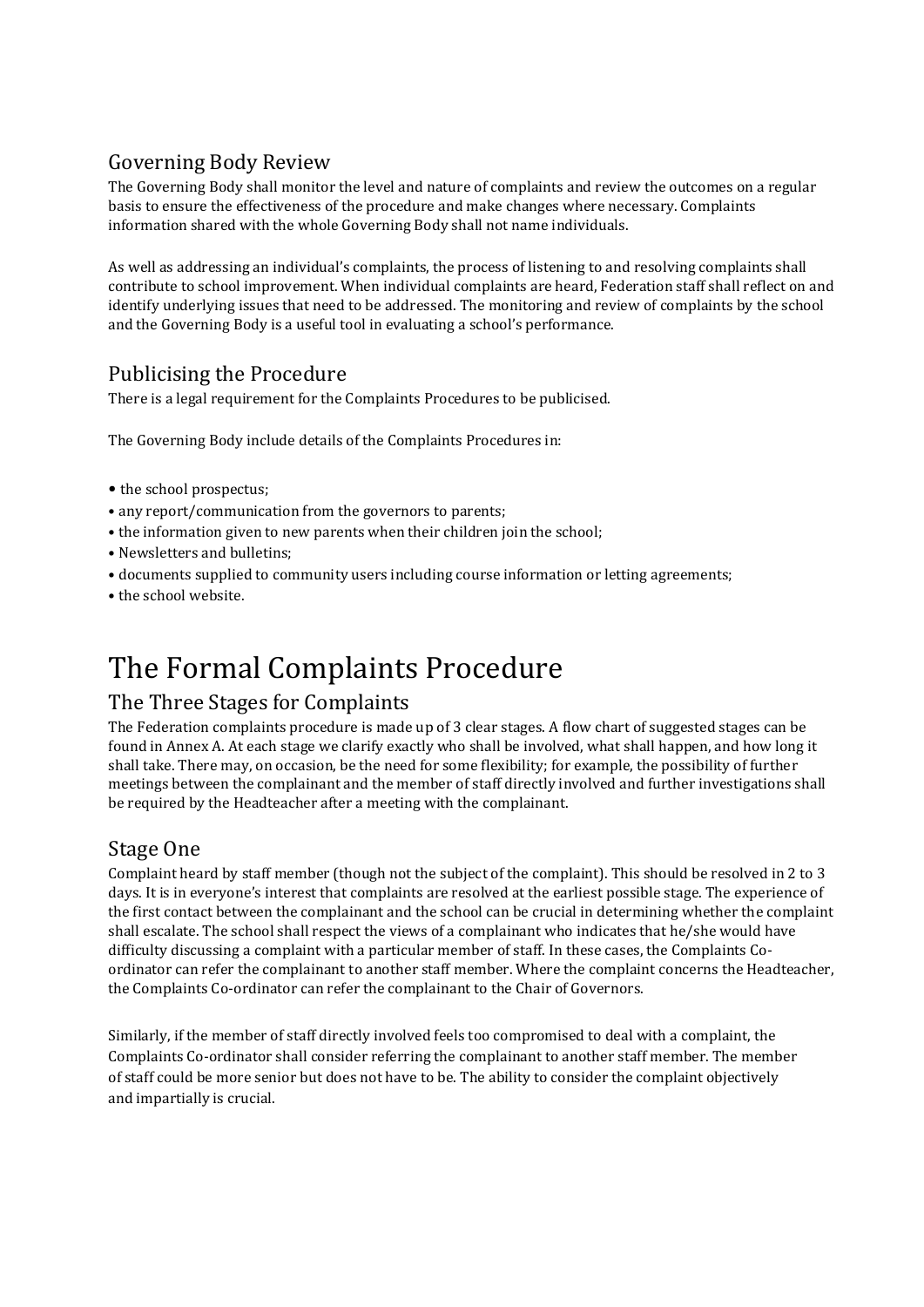Where the first approach is made to a governor, the next step would be to refer the complainant to the appropriate person and advise them about the procedure. Governors shall not act unilaterally on an individual complaint outside the formal procedure or be involved at the early stages in case they are needed to sit on a panel at a later stage of the procedure.

### Stage Two

Complaint heard by Headteacher. Where possible the complaint should be resolved in 5 days. The Headteacher's influence shall already have shaped the way complaints are handled in the school. At this point, the complainant may be dissatisfied with the way the complaint was handled at Stage One as well as pursuing their initial complaint. The Head may delegate the task of collating the information to another staff member but not the decision on the action to be taken.

# Stage Three

Complaint heard by the Governing Body's complaints appeal panel.

The complainant needs to write to the Chair of Governors giving details of the complaint. The Chair, or a nominated governor, shall convene a Governing Body complaints panel. The governors' appeal hearing is the last school-based stage of the complaints process, and is not convened to merely rubber-stamp previous decisions.

Individual complaints would not be heard by the whole Governing Body at any stage, as this could compromise the impartiality of any panel set up for a disciplinary hearing against a member of staff following a serious complaint. The governing body may nominate a number of members with delegated powers to hear complaints at this stage.

The procedure adopted by the panel for hearing appeals shall be part of the school's complaints procedure. The panel can be drawn from the nominated members and may consist of three or five people. The panel may choose their own chair.

# The Remit of the Complaints Appeal Panel

The panel can:

- dismiss the complaint in whole or in part;
- uphold the complaint in whole or in part;
- decide on the appropriate action to be taken to resolve the complaint;

• recommend changes to the school's systems, policies or procedures to ensure that problems of a similar nature do not recur.

There are several points which any governor sitting on the complaints panel needs to remember. It is important that the appeal hearing is independent and impartial and that it is seen to be so. No governor may sit on the panel if they have had a prior involvement in the complaint or in the circumstances surrounding it. In deciding the make-up of the panel, governors need to try and ensure that it is a crosssection of the categories of governor and sensitive to the issues of race, gender and religious affiliation.

The aim of the hearing, which needs to be held in private, shall always be to resolve the complaint and achieve reconciliation between the school and the complainant. However, it has to be recognised the complainant might not be satisfied with the outcome if the hearing does not find in their favour.

It may only be possible to establish the facts and make recommendations which shall satisfy the complainant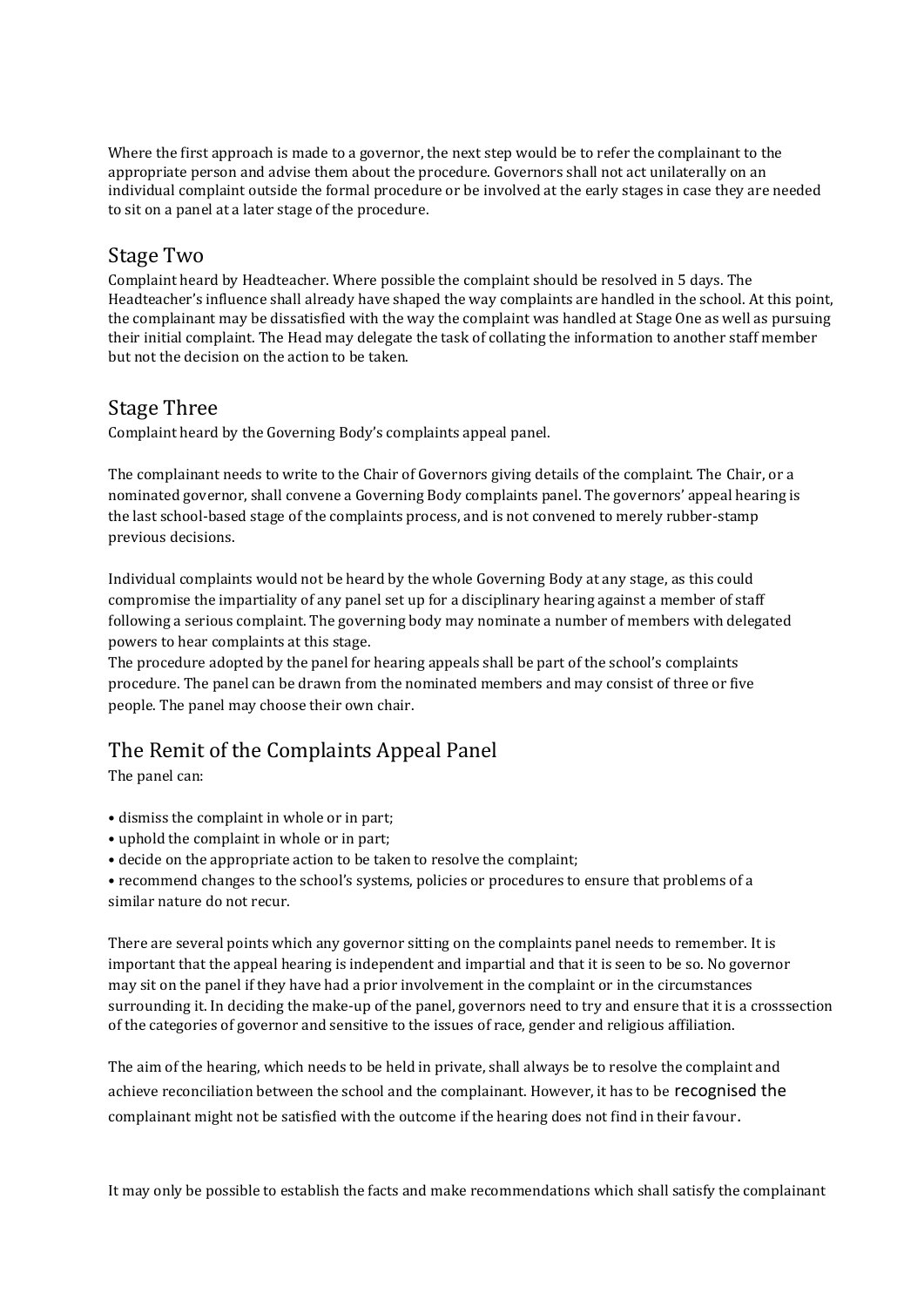that his or her complaint has been taken seriously.

An effective panel shall acknowledge that many complainants feel nervous and inhibited in a formal setting. Parents often feel emotional when discussing an issue that affects their child. The panel chair shall ensure that the proceedings are as welcoming as possible. The layout of the room shall set the tone and care is needed to ensure the setting is informal and not adversarial.

Extra care needs to be taken when the complainant is a child. Careful consideration of the atmosphere and proceedings shall ensure that the child does not feel intimidated. The panel needs to be aware of the views of the child and give them equal consideration to those of adults. Where the child's parent is the complainant, it would be helpful to give the parent the opportunity to say which parts of the hearing, if any, the child needs to attend.

The governors sitting on the panel need to be aware of the complaints procedure.

### Roles and Responsibilities **The Role of the Clerk**

A panel or group of governors considering complaints shall be clerked. The Clerk to the Governors of the Federation is Lisa Tanner. The clerk shall be the contact point for the complainant and be required to:

• set the date, time and venue of the hearing, ensuring that the dates are convenient to all parties and that the venue and proceedings are accessible;

- collate any written material and send it to the parties in advance of the hearing;
- meet and welcome the parties as they arrive at the hearing;
- record the proceedings;
- notify all parties of the panel's decision.

#### **The Role of the Chair of the Governing Body or the Nominated Governor**

The nominated governor role:

- check that the correct procedure has been followed;
- if a hearing is appropriate, notify the clerk to arrange the panel;

#### **The Role of the Chair of the Panel**

The Chair of the Panel has a key role, ensuring that:

• the remit of the panel is explained to the parties and each party has the opportunity of putting their case without undue interruption;

- the issues are addressed;
- key findings of fact are made;
- parents and others who may not be used to speaking at such a hearing are put at ease;

• the hearing is conducted in an informal manner with each party treating the other with respect and courtesy;

• the panel is open minded and acting independently;

• no member of the panel has a vested interest in the outcome of the proceedings or any involvement in an earlier stage of the procedure;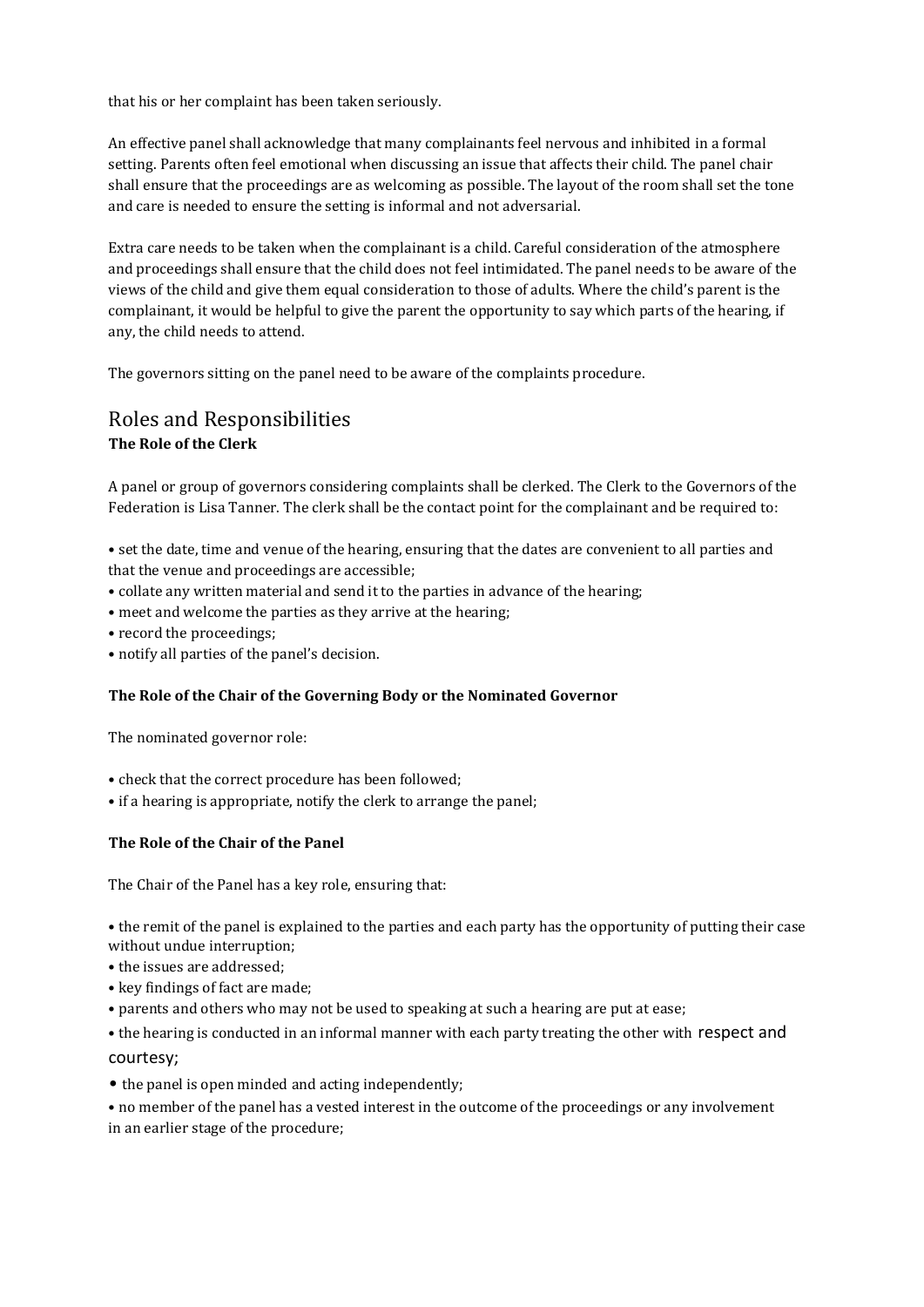• each side is given the opportunity to state their case and ask questions;

• written material is seen by all parties. If a new issue arises it would be useful to give all parties the opportunity to consider and comment on it.

# Notification of the Panel's Decision

The chair of the panel needs to ensure that the complainant is notified of the panel's decision, in writing, with the panel's response; this is usually within a set deadline which is usually 2 to 3 days after the meeting. The letter needs to explain if there are any further rights of appeal and, if so, to whom they need to be addressed.

#### **Checklist for a Panel Hearing**

The panel needs to take the following points into account:

1. The hearing is as informal as possible.

2. Witnesses are only required to attend for the part of the hearing in which they give their evidence.

3. After introductions, the complainant is invited to explain their complaint, and be followed by their witnesses.

4. The Headteacher may question both the complainant and the witnesses after each has spoken.

5. The Headteacher is then invited to explain the school's actions and be followed by the school's witnesses.

6. The complainant may question both the Headteacher and the witnesses after each has spoken.

7. The panel may ask questions at any point.

8. The complainant is then invited to sum up their complaint.

9. The Headteacher is then invited to sum up the school's actions and response to the complaint.

10. Both parties leave together while the panel decides on the issues.

11. The chair explains that both parties shall hear from the panel within a set time scale.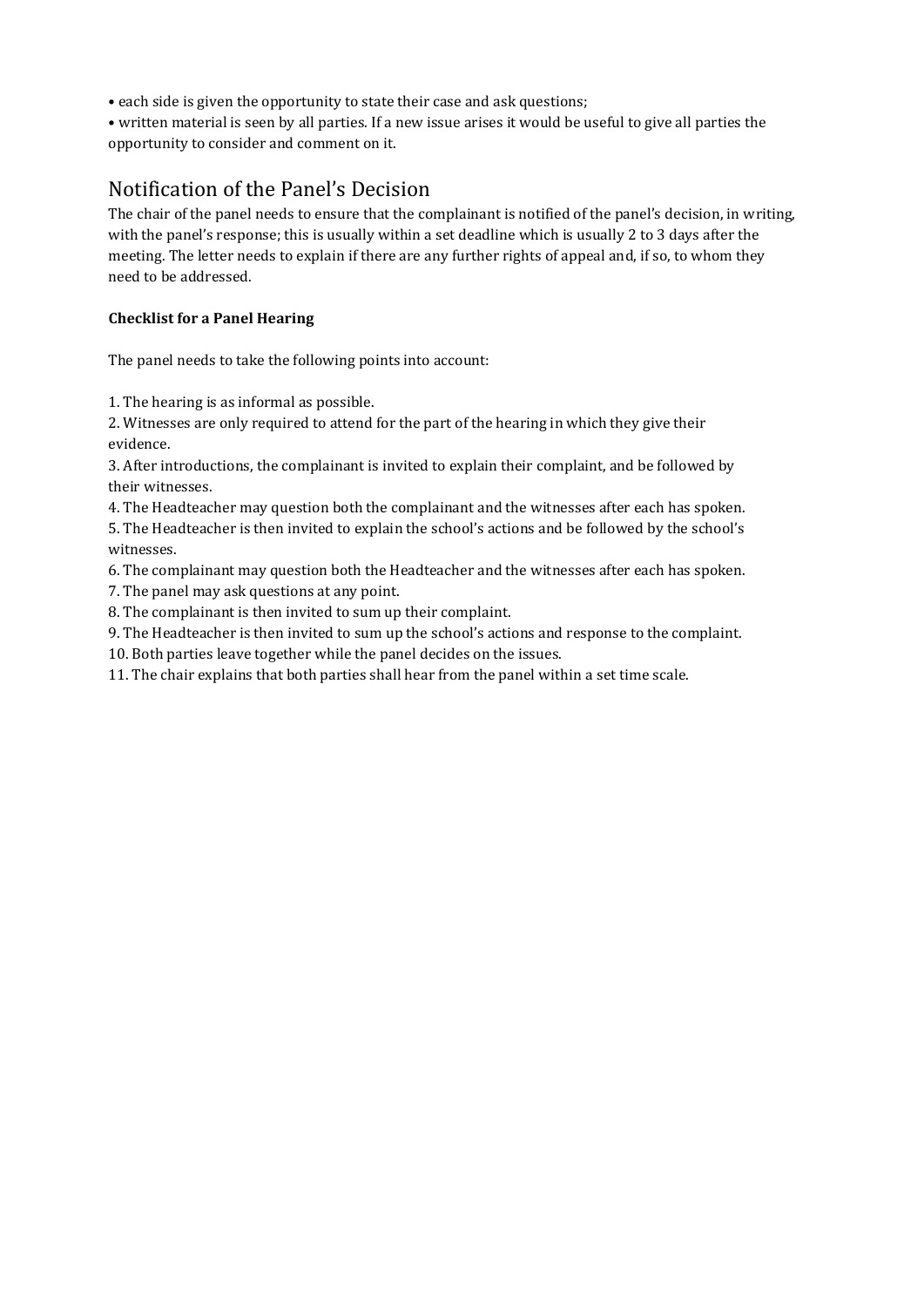# Annex A: Summary of complaints process



As of 1st August 2012, the Local Authority no longer investigate complaints about maintained schools. This covers all complaints whether about the curriculum, sex education, religious education as well as non-curriculum matters.

Parents/carers who are unhappy with the way in which a complaint was investigated should refer their complaint to the Secretary of State for Education, Sanctuary Buildings, Great Smith Street, London, SW1P 3B7. The right of parents to seek legal recourse to their complaint shall not be altered.

Parents/carers can still be referred to the Worcestershire Information, Advice and Support Service (formerly Parent Partnership Service) on 01905 6768153 who shall continue to provide support.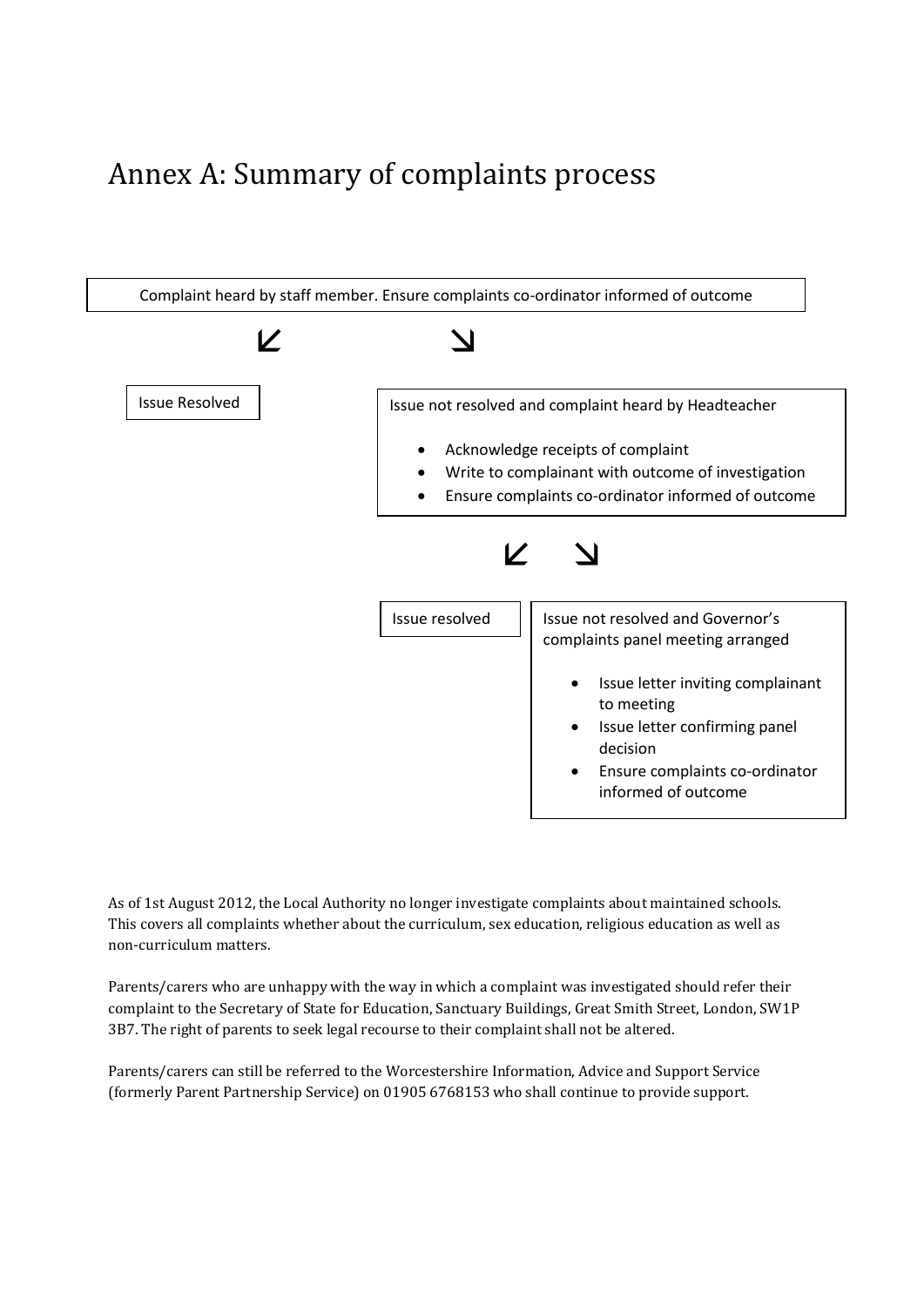# Annex B: Pebworth First and Blackminster Middle Schools Federation Complaint Form

Please complete and return **to Ildiko Booth** (complaints co-ordinator) who will acknowledge receipt and explain what action shall be taken.

| Your name:                                           |  |
|------------------------------------------------------|--|
| Student's name:                                      |  |
| Your relationship to the student:                    |  |
| Address:                                             |  |
| Postcode:                                            |  |
| Day time telephone number:                           |  |
| Evening telephone number:                            |  |
| Please give details of your                          |  |
| complaint                                            |  |
|                                                      |  |
|                                                      |  |
|                                                      |  |
|                                                      |  |
|                                                      |  |
|                                                      |  |
|                                                      |  |
|                                                      |  |
|                                                      |  |
|                                                      |  |
|                                                      |  |
|                                                      |  |
|                                                      |  |
|                                                      |  |
|                                                      |  |
| What action, if any, have you                        |  |
| already taken to try and resolve                     |  |
| your complaint.                                      |  |
| (Who did you speak to and what<br>was the response)? |  |
|                                                      |  |
|                                                      |  |
|                                                      |  |
| What actions do you feel might                       |  |
| resolve the problem at this stage?                   |  |
|                                                      |  |
|                                                      |  |
|                                                      |  |
|                                                      |  |